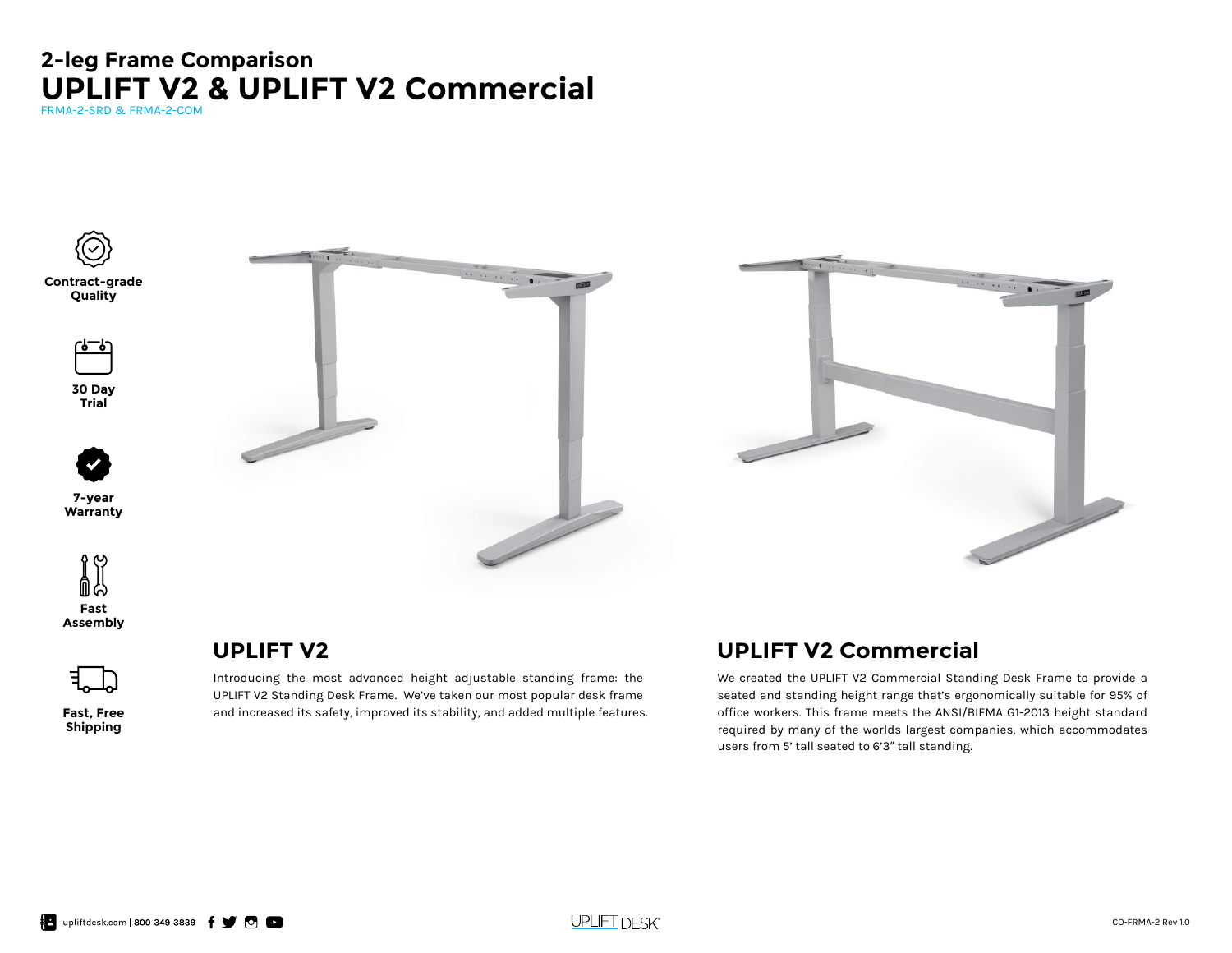



### **355-lb Lifting Capacity**

Enough lifting power to handle even the larger desk setups

### **Improved Stability 3-stage Legs**

We tightened the tolerance between the three telescoping stages of the legs for a more precise fit



## **Superior Anti-collision Sensitivity**

Superior anti-collision technology quickly detects light resistance if objects or people are in the desk's path, and reverses the frame's direction to help prevent accidents or injuries

## **41.3"-72.2" Width Adjustment**

Frame expands to fit our 42"-80" desktop sizes

**Included Under-desk Wire Management**



Designed for commercial-level use and constructed from highly durable materials



Our legs are 33% faster and have a 33% greater height range than competitors' 2-stage frames

**Dual MOTOR Design and ALI Whisper-quiet**<br>Stronger, more reliable, & quieter **Adjusts quietly at a peaceful 50 dB Dual Motor Design Mature 1.2 Whisper-quiet** 

## **48 Accessory Mounting Points**

These functional additions allow you to connect new and upcoming desk-enhancing accessories to your UPLIFT frame. The 48 mounting points are patent pending and unique to UPLIFT Desk



Color options include black, white, gray, & metallic (industrial style)

**Meets BIFMA X5.5-2014 BIFMA Durability Standard** 



## **25.5"-51.1" Height Range**

This range includes a 1" desktop. The total travel distance is 25.6"

## **UPLIFT V2 Commercial**

## **22.6"-48.7" Height Range**

This range includes a 1" desktop, meeting BIFMA height requirement. Total travel distance is 26.1"



Steel reinforcements are tucked under the desktop and eliminate side-to-side wobble. Stability braces remove the need for a lower crossbar, leave more room for accessories, and create a clean, streamlined look

## **Inverted Leg Orientation**

Inverted leg orientation allows us to weld stability braces to both sides. This gives your desk optimal stability without the need for a stability crossbar



### **Stability Brace Stability Crossbar**

We included a stability crossbar to support this lower-height-range frame, which lets you work at higher heights without your desk wobbling

### $\nabla$   $\vec{z}$ **Thicker Legs**

ヾヵ These legs have a 35% larger cross-sectional area to improve stability (90 mm x 60 mm vs 80 mm x 50 mm)

**BIFMA Meets ANSI/BIFMA G1-2013 Height Standard²**

1. This BIFMA X5.5-2014 Standard tests the durability of the desk (Desk Loading, Stability, Racking, Leg Strength, Vertical Adjustment, Cycle Testing, etc.). This standard specifies acceptance levels to help ensure reasonable safety and performance.



<sup>2.</sup> Ideal for office spaces that choose ANSI/BIFMA G1-2013 compliance, the BIFMA height standard accommodates the widest range of potential employees, adjusts 2" lower than standard frames, and is a solution for users who are very petite or very tall (within a 5' to 6'3" height range).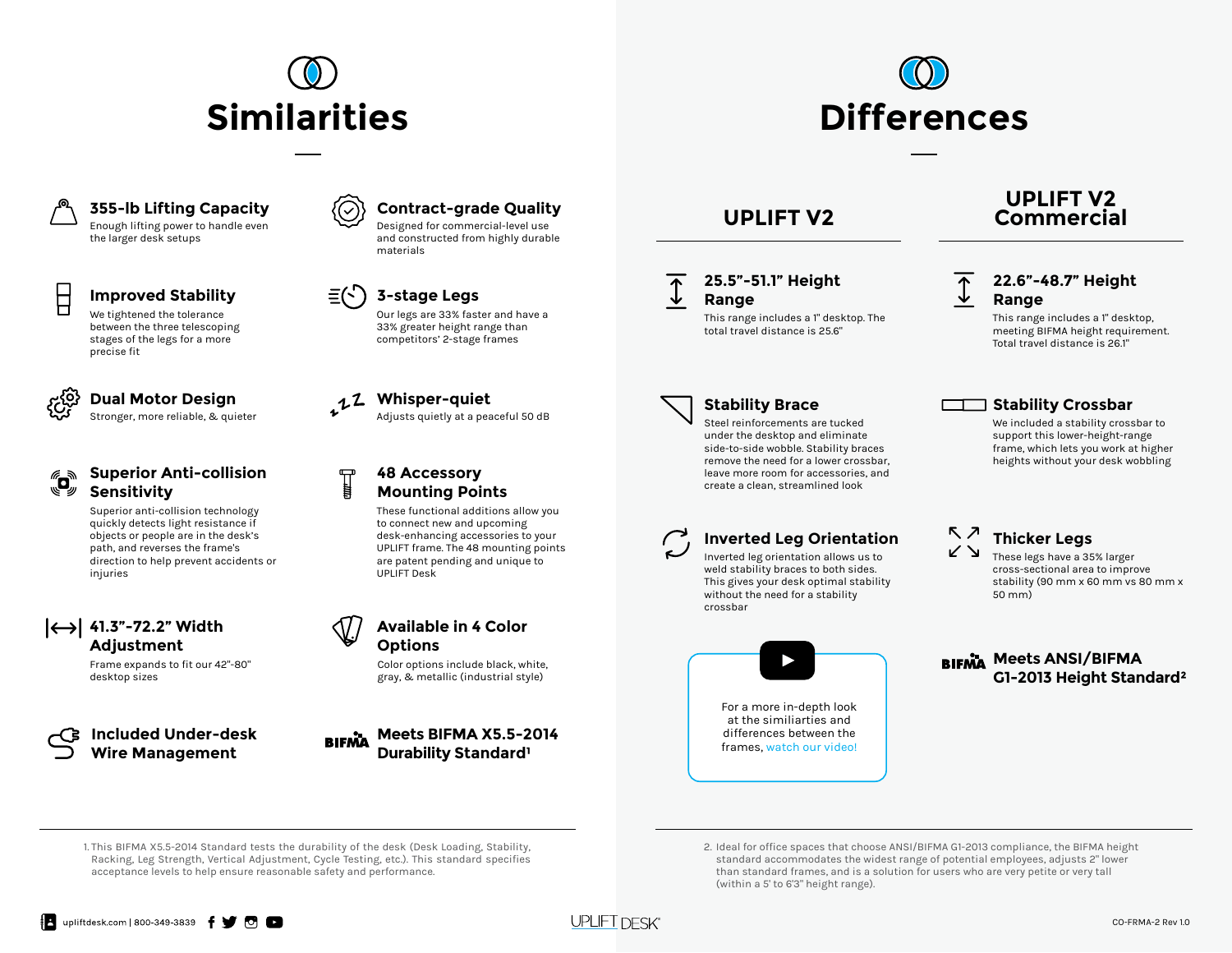# **UPLIFT V2**







## **Introducing the UPLIFT V2**

We've taken our most popular desk frame and improved its stability, increased its safety, and added a number of innovative features. Engineered for quick, reliable height adjustment, the reinforced UPLIFT V2 Frame includes two separate motors and an inverted leg design, which keeps the desk sturdy at its highest height. Attach accessories quickly using the frame's patent-pending mounting point system. And choose between white, gray, black, and metallic (industrial style) finishes for the perfect look.